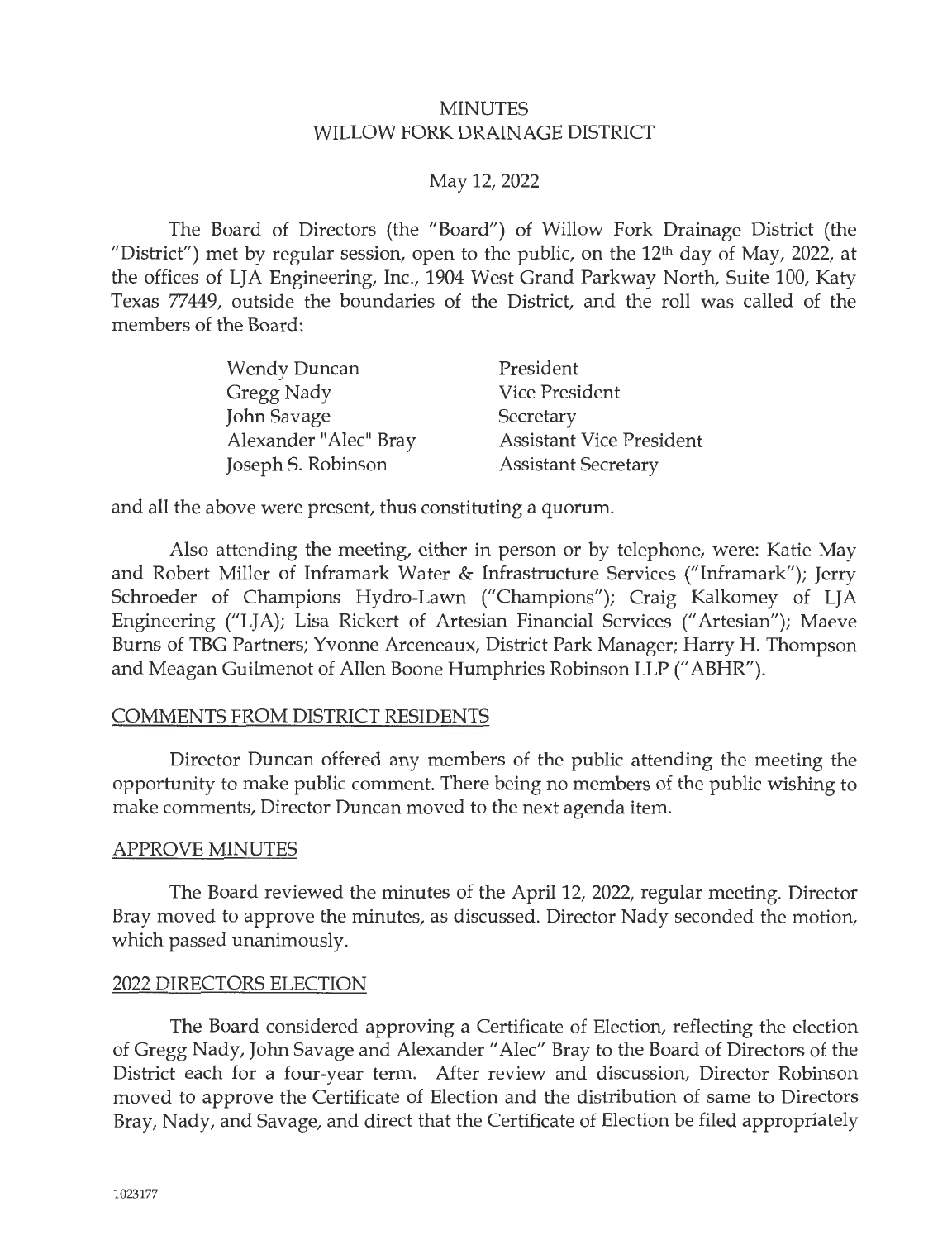and retained in the District's official records. Director Nady seconded the motion, which passed by unanimous vote.

Mr. Thompson reviewed the Sworn Statements and Oaths of Office for Directors Bray, Nady, and Savage. After review and discussion, Director Robinson moved that the Board approve the Sworn Statements and Oaths of Office and direct that the documents be filed appropriately and retained in the District's official records, and that the Oaths of Office be filed with the Secretary of State, as required by law. Director Nady seconded the motion, which passed by unanimous vote.

### REORGANIZE THE BOARD

The Board did not take action on this agenda item.

# DISTRICT REGISTRATION FORM

The Board then considered authorizing filing of an updated District Registration Form with the Texas Commission on Environmental Quality ("TCEQ"), reflecting the terms of the newly elected directors. Following review and discussion, Director Robinson moved to authorize filing of the updated District Registration Form with the TCEQ and direct that the District Registration Form be filed appropriately and retained in the District's official records. Director Nady seconded the motion, which passed by unanimous vote.

# TAX ASSESSOR/ COLLECTOR'S REPORT

Ms. Rickert reviewed the tax assessor/ collector's report, a copy of which is attached. Ms. Rickert updated the Board on the status of Artesian's onboarding process and difficulties she encountered in reconciling the prior bookkeeper's records. She then reported 98.63 % of the 2021 tax levy had been collected as of May 12, 2022. The Board discussed the District's current and future tax rates. Discussion ensued. Following review and discussion, Director Nady moved to approve the tax assessor/collector's report and payment of the tax bills and authorize Artesian to take the appropriate actions to rectify issues concerning the District's tax revenue. Director Bray seconded the motion, which passed unanimously.

# FINANCIAL AND BOOKKEEPING MATTERS

Ms. Rickert reviewed the bookkeeper's report and the quarterly investment report, copies of which are attached.

Mr. Thompson discussed the District's Travel Reimbursement Guidelines (the "Guidelines") in connection with the upcoming AWBD summer conference, and discussion ensued regarding specific expenses eligible and ineligible for the conference.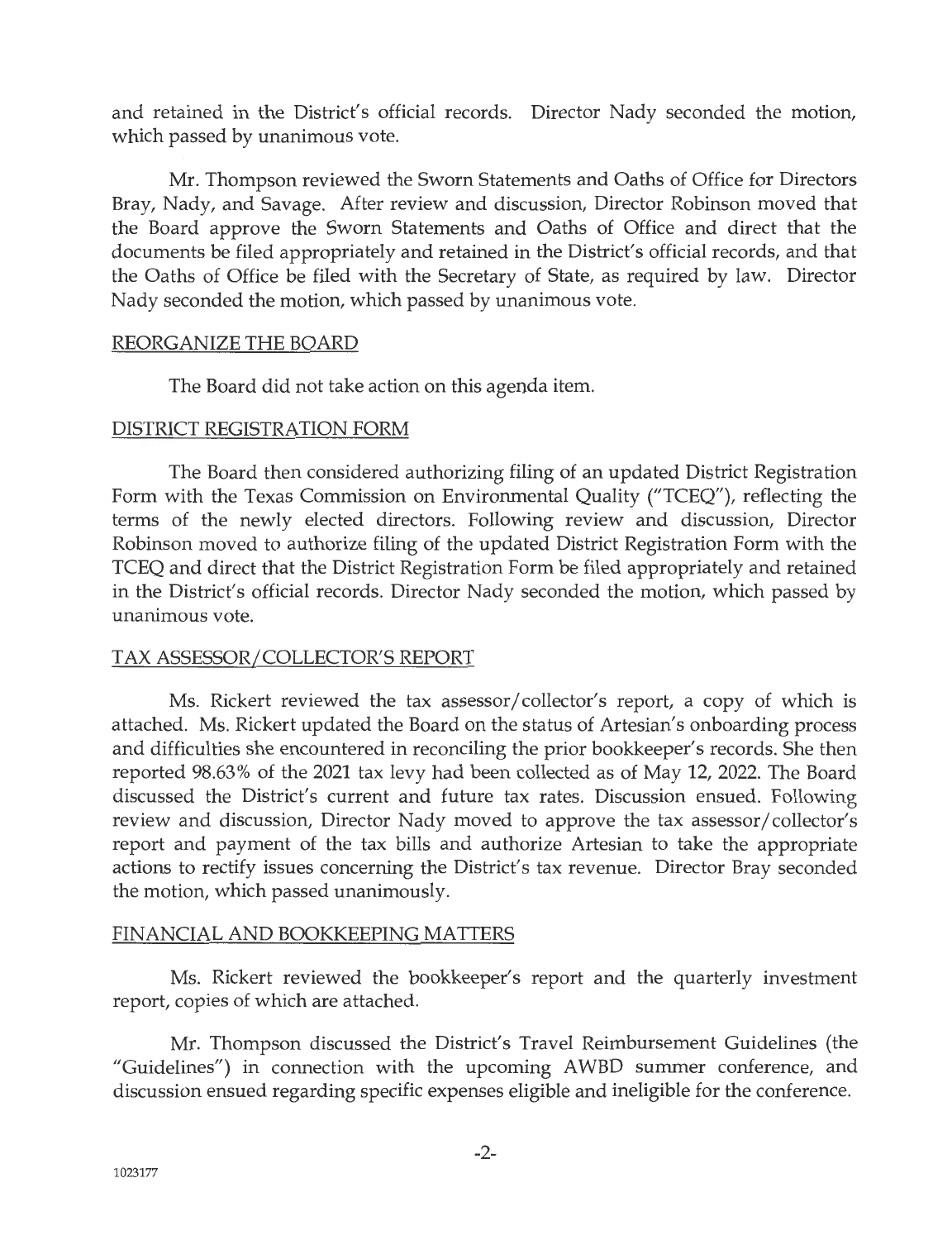Ms. Rickert requested the Board's authorization to release payment in the amount of \$700.00 for La Centerra rent matters.

After review and discussion, Director Nady moved to (1) approve the bookkeeping report and authorize payment of the bills; (2) authorize up to four per diems, three hotel nights, and six meals for each director attending the AWBD summer conference, all to be submitted in accordance with the District's Guidelines; and (3) approve the \$700.00 check for La Centerra. Director Savage seconded the motion, which passed unanimously.

### UPDATE ON FEMA CLAIM AND MAINTENANCE OF STORM SEWER LINES

Ms. May updated the Board on the total reimbursement received for the Diversion Channel project from the Federal Emergency Management Agency and the status of projects pending approval for funding.

Mr. Miller reviewed a Storm Line Maintenance Report, a copy of which is attached, and discussed Inframark's annual pricing index increase, a copy of which is also attached.

There were no items in Inframark's report requiring Board action.

#### OPERATOR'S REPORT, INCLUDING AUTHORIZING DITCH MAINTENANCE,

Mr. Schroeder reviewed the operator's report, a copy of which is attached, and reviewed the status of the ditches and channels, as well as certain trails.

Following review and discussion, Director Nady moved to approve the Champions report. Director Savage seconded the motion, which passed unanimously.

### ENGINEER'S REPORT

Mr. Kalkomey reviewed the engineer's report, a copy of which is attached.

Mr. Kalkomey reviewed options for the District's continuous participation in the National Flood Insurance Program ("NFIP"). He stated that the District will need to provide documentation to remain in the program. Discussion ensued. After further discussion, the Board concurred to no longer participate in the NFIP and authorize LJA to initiate the process of removing the District from the NFIP.

Mr. Kalkomey updated the Board on the status of the Vala Outfall Replacement project. Mr. Kalkomey stated that six bids were received for replacing outfalls on the Vala. He recommended the award of the contract to the third-lowest bidder, Champions, for the contract amount of \$368,313.65.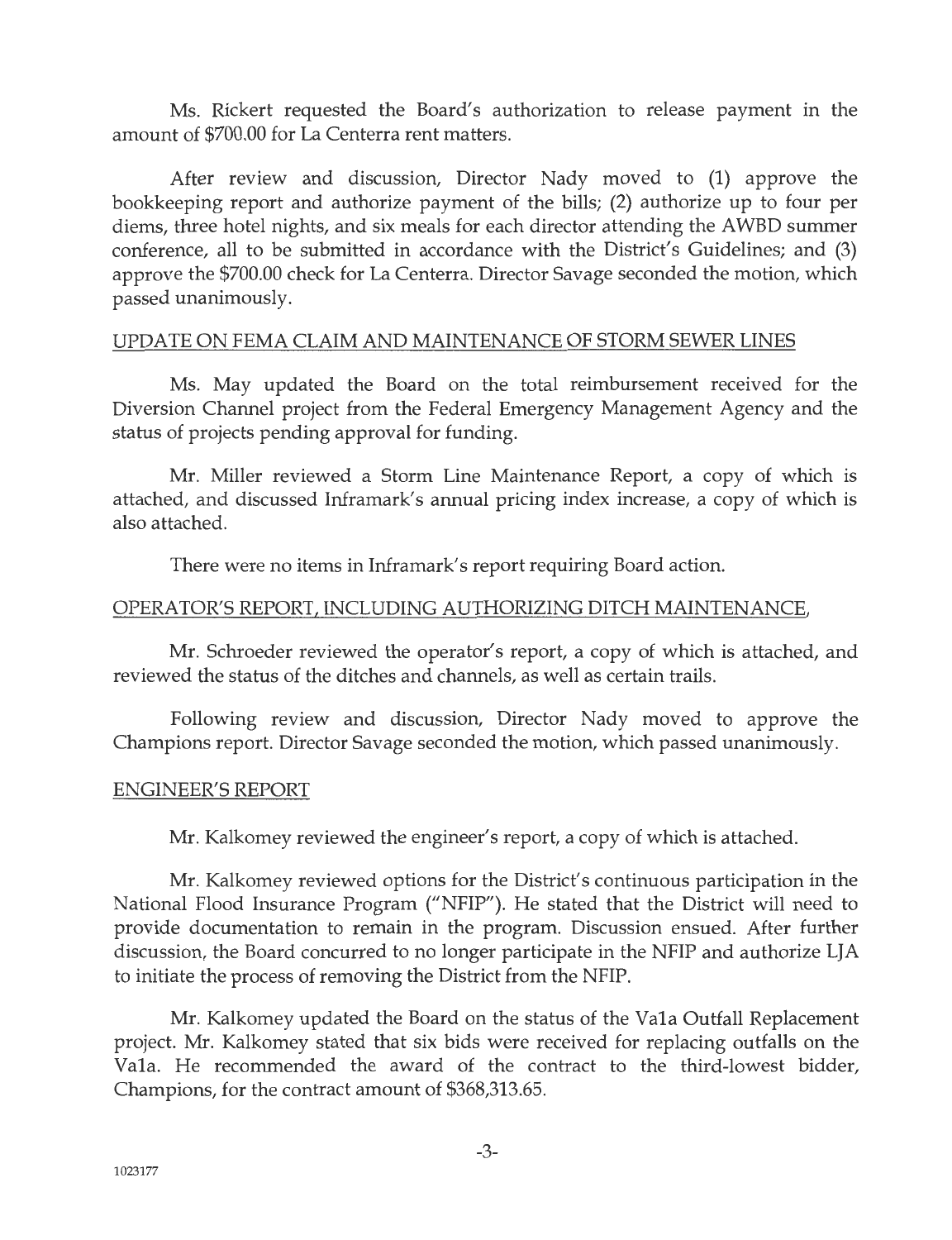Mr. Kalkomey noted the low bidders for the project, Compact TX LLC, who withdrew their original bid due to material difficulties in its bid form, and Environmental Allies was not recommended as contractors for this specific project based upon historical performance and references. The Board concurred, in its judgment, that Champions was a responsible bidder who would be most advantageous to the District and would result in the best and most economical completion of the project.

Following review and discussion, and based on the engineer's recommendation, Director Savage made a motion to (1) approve the engineering report; and (2) award the contract for the Vala Outfall Replacement project, in the amount of \$368,313.65 to Champions, subject to the approval of the payment and performance bonds and review of the certificate(s) of insurance and endorsements, if any, provided by the contractor. Director Nady seconded this motion, which carried unanimously.

#### PROJECT BARKER

The Board concurred to discuss Project Barker matters under executive session.

### PARK MATTERS

Ms. Arceneaux updated the Board on events scheduled at Central Green.

Ms. Burns updated the Board on the status of the Trail Etiquette Signage project. She then presented the certificate of final acceptance from RS Industrial Arts, LLC ("RS") and recommended final acceptance of the project. Discussion ensued regarding the placement of those signs.

Following review and discussion, Director Nady moved to approve final acceptance of the project. Director Bray seconded the motion, which carried unanimously.

### DIRECTOR AND COMMITTEE REPORTS AND MEETING MATTERS

Director Duncan discussed and recommended that the District renew its membership with the Fulshear-Katy Area Chamber of Commerce. Following review and discussion, Director Bray moved to authorize the renewal of the membership, as discussed. Director Nady seconded the motion, which carried unanimously.

Director Robinson discussed current events.

### EXECUTIVE SESSION

At 1:07 p.m., the Board convened in Executive Session pursuant to Section 551.071 of the Texas Local Government Code to discuss pending or contemplated